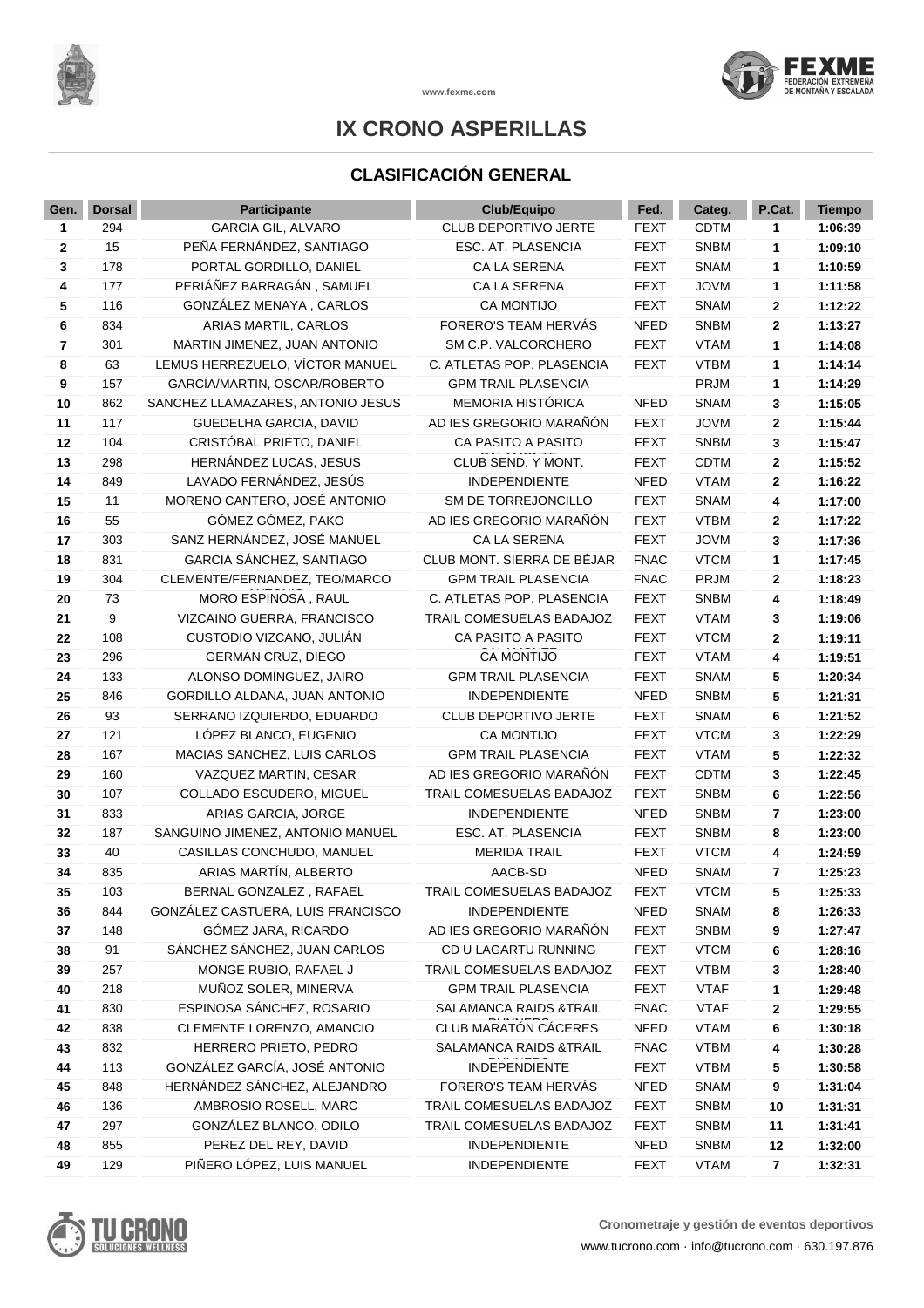| Gen. | <b>Dorsal</b> | <b>Participante</b>                 | <b>Club/Equipo</b>         | Fed.        | Categ.      | P.Cat.       | <b>Tiempo</b> |
|------|---------------|-------------------------------------|----------------------------|-------------|-------------|--------------|---------------|
| 50   | 130           | MORA VALLE, ANTONIO                 | <b>MERIDA TRAIL</b>        | <b>FEXT</b> | <b>SNAM</b> | 10           | 1:32:39       |
| 51   | 174           | MOYANO YUSTAS, LAURA                | CLUB DEPORTIVO JERTE       | <b>FEXT</b> | <b>SNAF</b> | 1            | 1:33:15       |
| 52   | 842           | GARCÍA GONZÁLEZ, SERAFÍN            | C.A. MITREO DE MÉRIDA      | <b>NFED</b> | <b>VTCM</b> | 7            | 1:33:22       |
| 53   | 836           | CARRERO GARCIA, JOSE MANUEL         | EL FONTANERO RAIDER TEAM   | <b>NFED</b> | <b>VTAM</b> | 8            | 1:34:16       |
| 54   | 860           | RUFO MENDO, FRANCISCO JAVIER        | ESCUELA TRIATLÓN PLASENCIA | <b>NFED</b> | <b>SNBM</b> | 13           | 1:35:43       |
| 55   | 857           | PORTALEZ ARIAS, ALVARO              | CLUB DEPORTIVO AL RALENTI  | <b>NFED</b> | <b>SNAM</b> | 11           | 1:36:36       |
| 56   | 864           | SERRANO MAESTRE, JOSÉ MANUEL        | <b>ATLETISMO MITREO</b>    | <b>NFED</b> | <b>VTCM</b> | 8            | 1:36:59       |
| 57   | 845           | GONZÁLEZ GÜERMES, SERGIO            | CLUB MARATÓN GUAREÑA       | <b>NFED</b> | <b>SNBM</b> | 14           | 1:38:19       |
| 58   | 863           | SÁNCHEZ/MONTERO, ERNESTO/JORGE      | <b>SIERRA TORMANTOS</b>    | <b>NFED</b> | PRJM        | 3            | 1:38:50       |
| 59   | 292           | CALLE NAVARRO, DANIEL               | CLUB DEPORTIVO JERTE       | <b>FEXT</b> | <b>SNAM</b> | 12           | 1:39:58       |
| 60   | 865           | VAQUERO CASARES, ELIZABETH          | <b>GPM TRAIL PLASENCIA</b> | <b>NFED</b> | <b>SNBF</b> | 1            | 1:41:07       |
| 61   | 847           | HERNÁNDEZ SÁNCHEZ, SERGIO           | FORERO'S TEAM HERVÁS       | <b>NFED</b> | <b>SNBM</b> | 15           | 1:42:11       |
| 62   | 111           | GIRALDO/CARRETERO, Mª LUISA/AURELIO | <b>INDEPENDIENTE</b>       | <b>FEXT</b> | <b>PRJX</b> | 1            | 1:42:37       |
| 63   | 300           | JIMÉNEZ GALÁN, ANTONIO              | C. ATLETAS POP. PLASENCIA  | <b>FEXT</b> | <b>VTCM</b> | 9            | 1:44:58       |
| 64   | 858           | PULIDO MATEOS, NELIDA               | <b>MONTEHERMOSO</b>        | <b>NFED</b> | <b>VTAF</b> | 3            | 1:45:35       |
| 65   | 856           | PEREZ FOLGUEIRA, JOSE MANUEL        | <b>INDEPENDIENTE</b>       | <b>NFED</b> | <b>VTAM</b> | 9            | 1:47:47       |
| 66   | 291           | BLAZQUEZ GARCIA, ALBA               | <b>GPM TRAIL PLASENCIA</b> | <b>FEXT</b> | <b>JOVF</b> | 1            | 1:47:57       |
| 67   | 31            | ANGUAS CHAMORRO, DAVID              | CLUB DEPORTIVO JERTE       | <b>FEXT</b> | <b>SNAM</b> | 13           | 1:48:59       |
| 68   | 293           | CRUZ SANCHEZ, ANTONIO               | <b>CA MONTIJO</b>          | <b>FEXT</b> | <b>VTCM</b> | 10           | 1:49:22       |
| 69   | 840           | DORADO CARBONELL, JOSE LUIS         | <b>INDEPENDIENTE</b>       | <b>NFED</b> | <b>VTBM</b> | 6            | 1:49:30       |
| 70   | 841           | FLORES TORRADO, LOURDES             | AACB-SD                    | <b>NFED</b> | <b>VTAF</b> | 4            | 1:51:14       |
| 71   | 859           | RODRIGUEZ MORENO, JUAN CARLOS       | <b>INDEPENDIENTE</b>       | <b>NFED</b> | <b>VTAM</b> | 10           | 1:52:10       |
| 72   | 302           | RODRIGUEZ GARCIA, MARÍA ISABEL      | C. ATLETAS POP. PLASENCIA  | <b>FEXT</b> | <b>VTBF</b> | 1            | 1:56:59       |
| 73   | 299           | HIDALGO CALVILLA, ROBERTO           | <b>GPM TRAIL PLASENCIA</b> | <b>FEXT</b> | <b>SNBM</b> | 16           | 1:58:39       |
| 74   | 843           | GIRALDO VILA, NIEVES                | CARRERISTAS DE MONTAÑA     | <b>NFED</b> | <b>VTAF</b> | 5            | 2:01:15       |
| 75   | 305           | BARBERO HERNANDEZ, MONTAÑA          | AD IES GREGORIO MARAÑÓN    | <b>FEXT</b> | <b>VTAF</b> | 6            | 2:01:16       |
| 76   | 295           | <b>GARCIA PEREZ, JOSE LUIS</b>      | C. ATLETAS POP. PLASENCIA  | <b>FEXT</b> | <b>VTCM</b> | 11           | 2:01:42       |
| 77   | 86            | RIGAU/HURTADO, ENRIC/Mª ANTONIA     | ADS EXTREMADURA NATURAL    | <b>FEXT</b> | <b>PRJX</b> | $\mathbf{2}$ | 2:05:33       |
| 78   | 861           | SALCEDO MACHADO, ARIEL              | AACB-SD                    | <b>NFED</b> | <b>VTAM</b> | 11           | 2:10:12       |